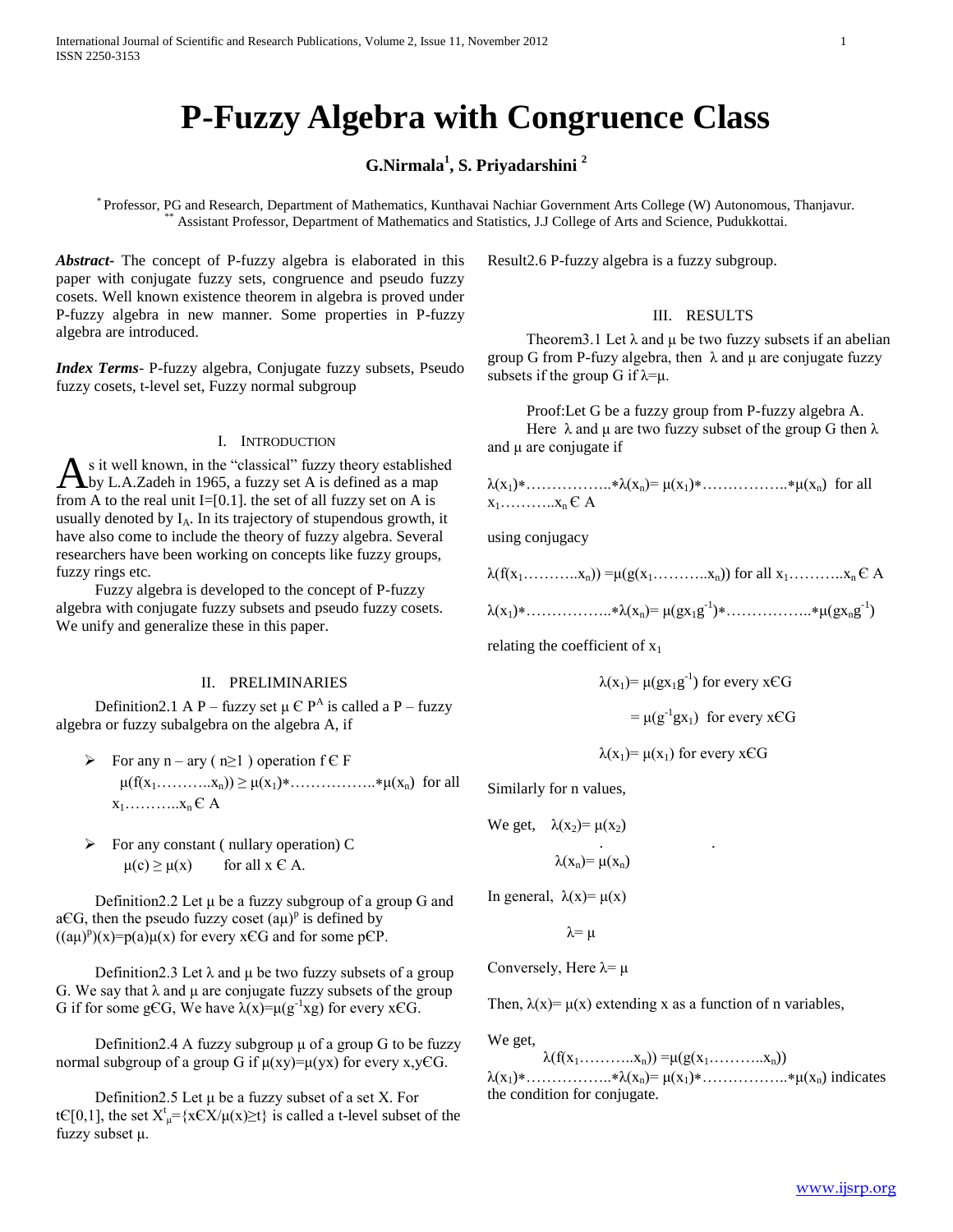Theorem3.2 Let μ be a fuzzy subgroup of P-fuzzy algebra A then the pseudo fuzzy coset  $(a\mu)^p$  is a fuzzy subgroup of the Pfuzzy algebra A for every aЄA.

Proof: Let  $\mu$  be a fuzzy subgroup of A, Using result 1, Consider a  $P$  – fuzzy subalgebra on the algebra A then there exists a P –fuzzy set  $\mu \in P^{\overline{A}}$  then for (i)  $n - ary operation$ 

 $\mu(f(x_1, \ldots, x_n)) \geq \mu(x_1) * \ldots, \ldots, x_n * \mu(x_n)$  for all  $x_1, \ldots, x_n \in A$ -----(1)

from (1) let  $x_2 = y$ 

 $\mu(f(xy)) \ge \mu(x)*\mu(y)$ -----------------------(2)

since  $\mu(x*y) \ge \min {\mu(x), \mu(y)}$ -------(3)

from  $(2)$  and  $(3)$ 

 $\mu(x)*\mu(y) = \mu(x*y) \ge \min \{\mu(x), \mu(y)\}\$ -----(4)

Let  $\mu: X \rightarrow [0,1]$ 

Here  $\mu$  is a function defined that X is a set which map it each and every element between 0 and 1.

Also the set of all elements of  $X^{-1}$  maps the values between 0 and 1.

Therefore  $\mu: X^{-1} \rightarrow [0,1]$ . This implies  $\mu(x^{-1}) = \mu(x)$ -------------------------------(5) (ii) nullary operation ( for any constant)

If there exist any constant  $\mu(c)$  then

 $\mu(c) * \mu(x) = \mu(c * x) \ge \min \{\mu(c), \mu(x)\} = \mu(x)$ ------(6)  $\mu(c) \geq \mu(x)$ , for all  $x \in A$ .

Since all the elements of  $\mu(x)$  lies between 0 and 1. Also  $\mu(c)$  is any constant and it is greater than or equal to 1. Using the results (4), (5) and (6), it is clear that  $P$  – fuzzy subalgebra is a subgroup.

## Let  $x_1, x_2 \in A$

 $A\mu(f(x_1x_2))^p=a\mu(f(x,y^{-1})^p)$  using pseudo fuzzy coset  $= p(a)[\mu(x)*\mu(y^{-1})]$  $\geq p(a)\mu(x,y^{-1})$  $\geq p(a)$  min $\{\mu(x), \mu(y)\}\$  $=$ min{p(a) $\mu(x)$ ,p(a) $\mu(y)$ }  $\geq$ min $\{(a\mu)^p(x),(a\mu)^p(y)\}\$ for every x,yEG

Theorem 3.3 Let  $\lambda$  and  $\mu$  be any two fuzzy subset of a set X from P-fuzzy algebra A, then for a $\mathbb{C}X$ ,  $(a\mu)^p C(a\lambda)^p$  iff  $\mu \underline{C}\lambda$ 

Proof: If  $\lambda$  and  $\mu$  be two fuzzy set.

Let  $(a\mu)^pC(a\lambda)^p$  $[a\mu(f(x_1, \ldots, x_n))]^pC[a\lambda(g(x_1, \ldots, x_n)]^p$  Using pseudo fuzzy coset

 $p(a)[\mu(x_1)*... \ldots * \mu(x_n)] \underline{C}$ 

 $p(a)[\lambda(x_1)*............*\lambda(x_n)]$ 

using cancellation law,

 $\mu(x_1)$ \*…………………\* $\mu(x_n) \underline{C} \lambda(x_1)$ \*…………………\* $\lambda(x_n)$ using theorem 1

> $\mu(x)C\lambda(x)$ μСλ

Conversly, Let  $μCλ$ , implies  $μ(x)Cλ(x)$  $\mu(x_1) * \ldots \ldots \ldots * \mu(x_n) \underline{C} \lambda(x_1) * \ldots \ldots \ldots * \lambda(x_n)$ 

Premultiply by p(a) on both sides  $p(a)[\mu(x_1)*... \ldots * \mu(x_n)] \underline{C}$  $p(a)[\lambda(x_1)*............*\lambda(x_n)]$  $p(a)[\mu(f(x_1,\ldots,\ldots,\ldots,x_n))] \underline{C}$  $p(a)[\lambda(g(x_1, \ldots, \ldots, x_n))]$  $(a\mu)^p C(a\lambda)^p$ .

Theorem3.4(Existence Theorem)

Let  $\mu$  be a fuzzy subgroup of a group G from P-fuzzy

algebra A. The congruence class  $[x]_u$  of  $\mu_t$  containing the element x of the group G exist only when μ is a fuzzy normal subgroup of the group G.

Proof: Let μ be a fuzzy subgroup of a group G from P-fuzzy algebra A.

If  $\mu$  is a fuzzy normal subgroup of a group G then the tlevel relation  $\mu_t$  of  $\mu$  is a congruence relation on the group G and hence the congruence class  $[x]_{\mu}$  of  $\mu$ <sub>t</sub> the containing the element X of the group G exist.

 Now, We prove that for the existence of the congruence class  $[x]_u$  we must have the fuzzy subgroup  $\mu$  of the group G to be fuzzy normal subgroup of group G.

i.e., if  $\mu$  is not a fuzzy normal subgroup of the group G, then the congruence class  $[x]_u$  of  $\mu_t$  containing the element X of the group G does not exist.

To prove this conside the alternating group  $A_4$ Choose  $P_1$ ,  $P_2$ ,  $P_3 \in [0,1]$ Such that  $1 > P_1 > P_2 > P_3 \ge 0$ Define  $\mu$ : A<sub>4</sub>→[0,1] by  $\int 1$  if x=e  $\mu(x) = \int P_1$  if  $x=(12)(34)$  $P_2$  if  $x=(14)(23),(13)(24)$  $P_3$  otherwise

The t- level subset of  $\mu$  are given by